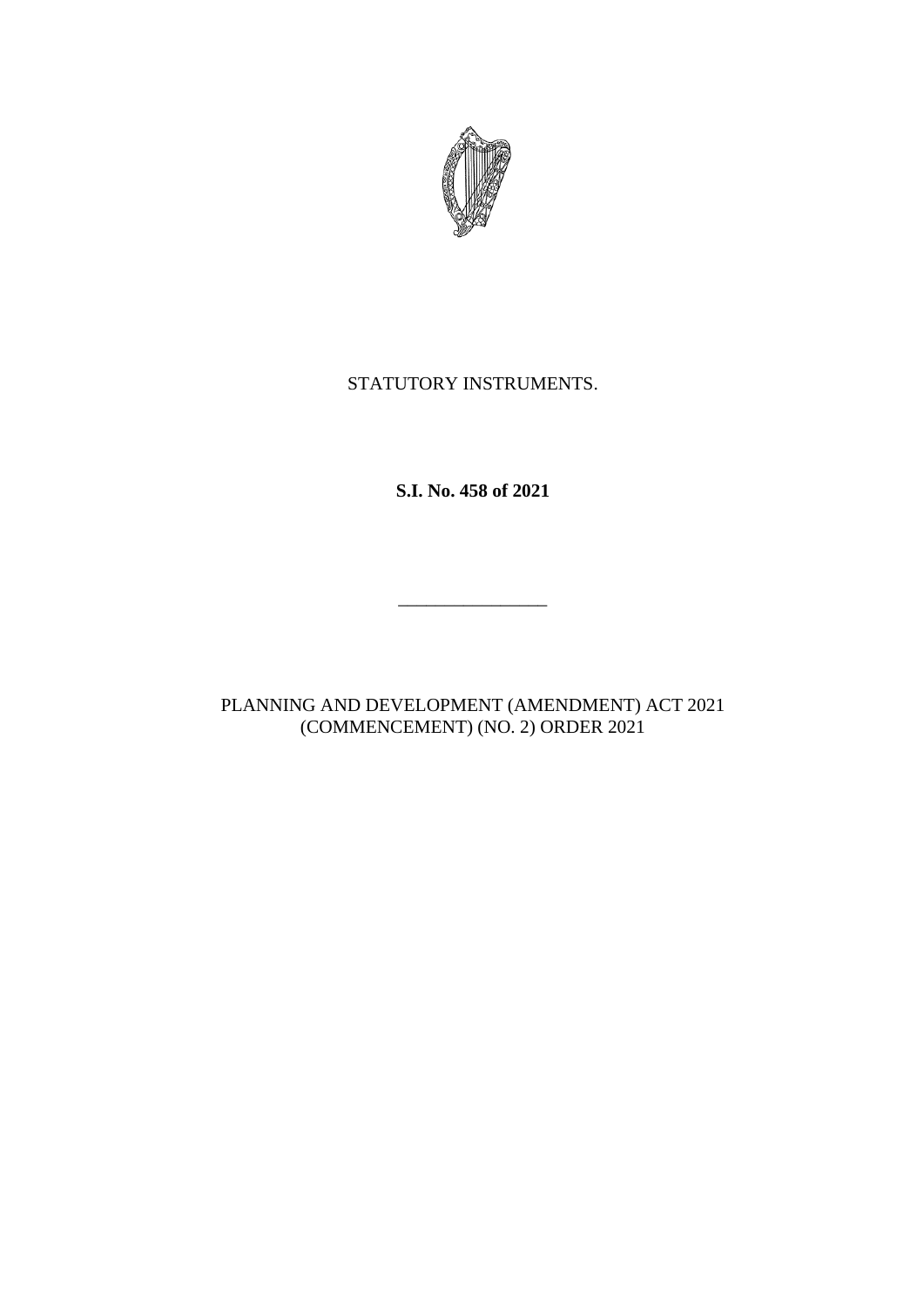## S.I. No. 458 of 2021

### PLANNING AND DEVELOPMENT (AMENDMENT) ACT 2021 (COMMENCEMENT) (NO. 2) ORDER 2021

I, DARRAGH O'BRIEN, Minister for Housing, Local Government and Heritage, in exercise of the powers conferred on me by section 11(2) of the Planning and Development (Amendment) Act 2021 (No. 18 of 2021), hereby order as follows:

1. This Order may be cited as the Planning and Development (Amendment) Act 2021 (Commencement) (No. 2) Order 2021.

2. The 9th day of September 2021 is appointed as the day on which section 7 of the Planning and Development (Amendment) Act 2021 (No. 18 of 2021) shall come into operation.



GIVEN under my Official Seal, 8 September, 2021.

DARRAGH O'BRIEN, Minister for Housing, Local Government and Heritage.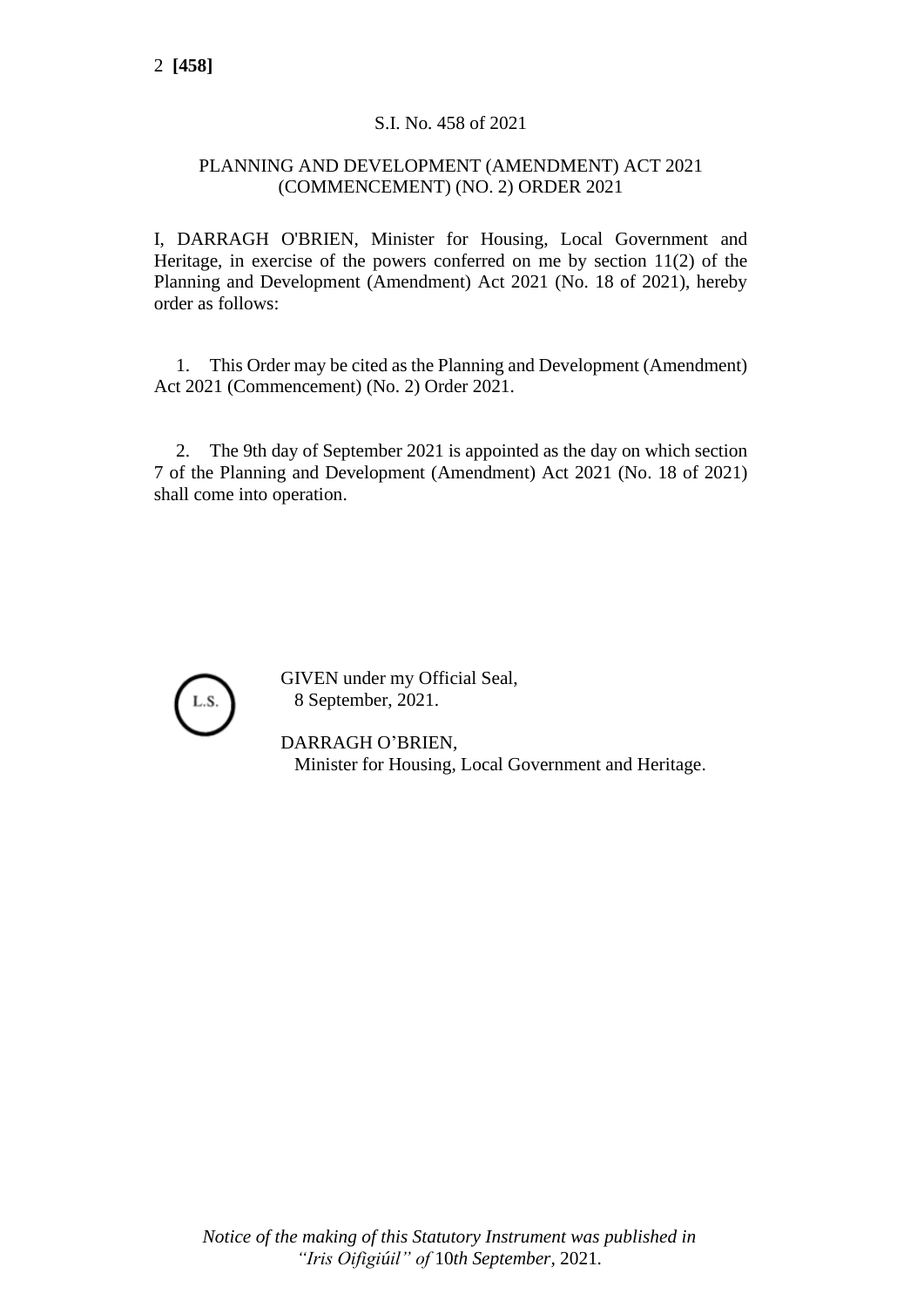#### EXPLANATORY NOTE

#### (*This note is not part of the Instrument and does not purport to be a legal interpretation*)

This Order brings section 7 of the Planning and Development (Amendment) Act 2021 (No. 18 of 2021) into operation on the 9th day of September 2021. Section 7 of the Planning and Development (Amendment) Act 2021 inserts a new section 42B into the Planning and Development Act 2000, which in turn provides for a temporary modification of section 42 of that Act having regard to the Covid-19 pandemic by prescribing that during the period from the commencement date of section 7 of the Planning and Development (Amendment) Act 2021 until 31 December 2023, section 42 of the Act shall be read as incorporating a new subsection (1B). Section 42(1B) of the Planning and Development Act 2000 allows for applications for a further extension of a planning permission by an additional period of up to 2 years or until 31 December 2023 whichever first occurs, subject to the planning authority being satisfied with a number of matters set out in section 42(1B). The provision applies to extant permissions due to expire and permissions which expired between 8 January 2021 and 8 September 2021.